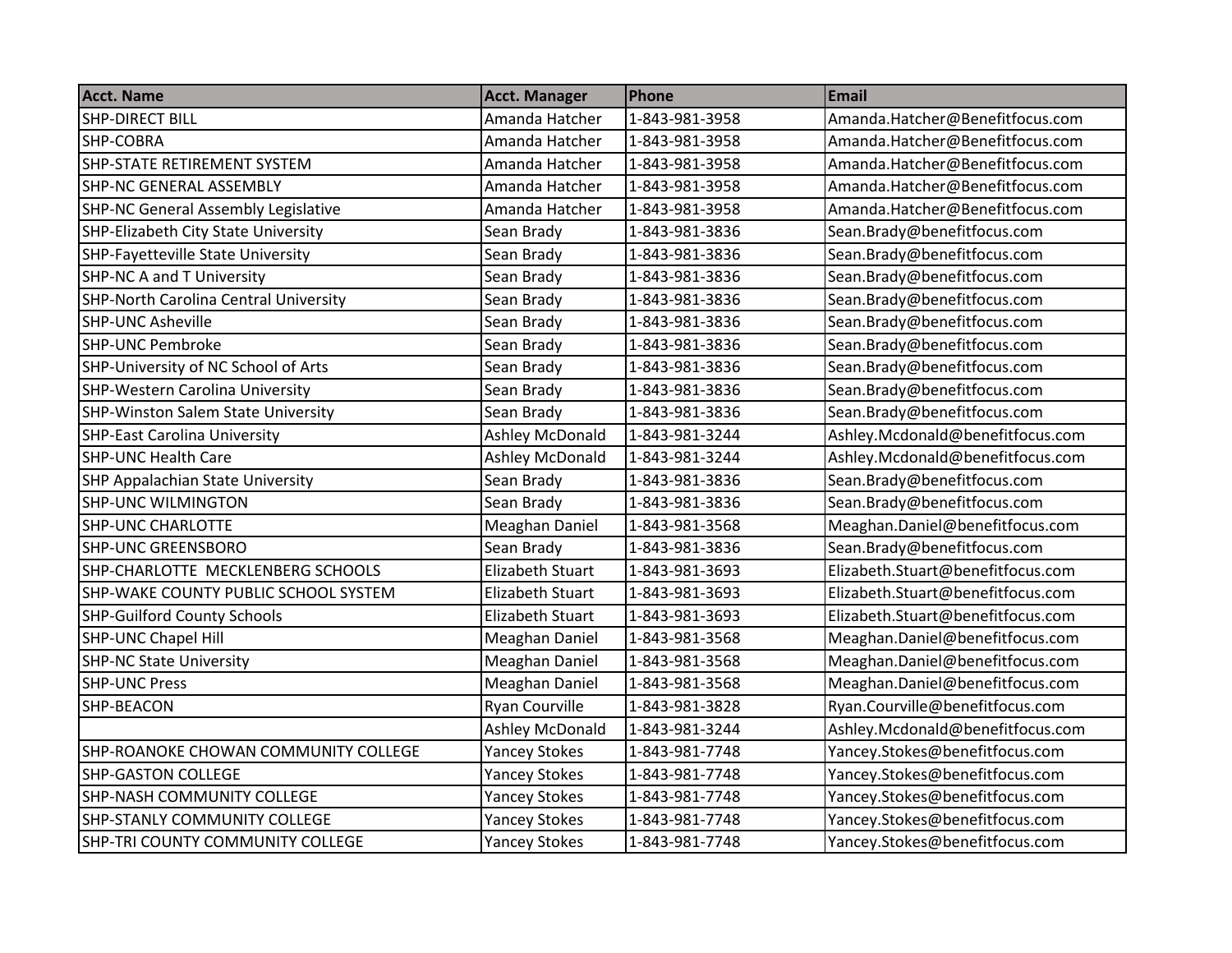| SHP-CATAWBA VALLEY COMMUNITY COLLEGE      | <b>Yancey Stokes</b> | 1-843-981-7748 | Yancey.Stokes@benefitfocus.com |
|-------------------------------------------|----------------------|----------------|--------------------------------|
| SHP-VANCE GRANVILLE COMMUNITY COLLEGE     | <b>Yancey Stokes</b> | 1-843-981-7748 | Yancey.Stokes@benefitfocus.com |
| <b>SHP-MAYLAND TECH COMMUNITY COLLEGE</b> | <b>Yancey Stokes</b> | 1-843-981-7748 | Yancey.Stokes@benefitfocus.com |
| SHP-CALDWELL COMMUNITY COLLEGE            | <b>Yancey Stokes</b> | 1-843-981-7748 | Yancey.Stokes@benefitfocus.com |
| SHP-COLLEGE OF THE ALBEMARLE              | <b>Yancey Stokes</b> | 1-843-981-7748 | Yancey.Stokes@benefitfocus.com |
| SHP-FAYETTEVILLE TECH COMMUNITY COLLEGE   | <b>Yancey Stokes</b> | 1-843-981-7748 | Yancey.Stokes@benefitfocus.com |
| <b>SHP-CRAVEN COMMUNITY COLLEGE</b>       | <b>Yancey Stokes</b> | 1-843-981-7748 | Yancey.Stokes@benefitfocus.com |
| <b>SHP-SURRY COMMUNITY COLLEGE</b>        | <b>Yancey Stokes</b> | 1-843-981-7748 | Yancey.Stokes@benefitfocus.com |
| <b>SHP-SAMPSON COMMUNITY COLLEGE</b>      | <b>Yancey Stokes</b> | 1-843-981-7748 | Yancey.Stokes@benefitfocus.com |
| SHP-SOUTHEASTERN COMMUNITY COLLEGE        | <b>Yancey Stokes</b> | 1-843-981-7748 | Yancey.Stokes@benefitfocus.com |
| <b>SHP-PAMLICO COMMUNITY COLLEGE</b>      | <b>Yancey Stokes</b> | 1-843-981-7748 | Yancey.Stokes@benefitfocus.com |
| SHP-HAYWOOD COMMUNITY COLLEGE             | <b>Yancey Stokes</b> | 1-843-981-7748 | Yancey.Stokes@benefitfocus.com |
| SHP-ALAMANCE COMMUNITY COLLEGE            | <b>Yancey Stokes</b> | 1-843-981-7748 | Yancey.Stokes@benefitfocus.com |
| SHP-CENTRAL CAROLINA COMMUNITY COLLEGE    | <b>Yancey Stokes</b> | 1-843-981-7748 | Yancey.Stokes@benefitfocus.com |
| <b>SHP-JOHNSTON COMMUNITY COLLEGE</b>     | <b>Yancey Stokes</b> | 1-843-981-7748 | Yancey.Stokes@benefitfocus.com |
| SHP-CENTRAL PIEDMONT COMMUNITY COLLEGE    | <b>Yancey Stokes</b> | 1-843-981-7748 | Yancey.Stokes@benefitfocus.com |
| SHP-CLEVELAND COMMUNITY COLLEGE           | <b>Yancey Stokes</b> | 1-843-981-7748 | Yancey.Stokes@benefitfocus.com |
| SHP-EDGECOMBE COMMUNITY COLLEGE           | <b>Yancey Stokes</b> | 1-843-981-7748 | Yancey.Stokes@benefitfocus.com |
| SHP-DAVIDSON COUNTY COMMUNITY COLLEGE     | <b>Yancey Stokes</b> | 1-843-981-7748 | Yancey.Stokes@benefitfocus.com |
| SHP-WESTERN PIEDMONT COMMUNITY COLLEGE    | <b>Yancey Stokes</b> | 1-843-981-7748 | Yancey.Stokes@benefitfocus.com |
| SHP-GUILFORD TECHNICAL COMMUNITY COLLEGE  | <b>Yancey Stokes</b> | 1-843-981-7748 | Yancey.Stokes@benefitfocus.com |
| SHP-BLUE RIDGE COMMUNITY COLLEGE          | <b>Yancey Stokes</b> | 1-843-981-7748 | Yancey.Stokes@benefitfocus.com |
| SHP-RICHMOND COMMUNITY COLLEGE            | <b>Yancey Stokes</b> | 1-843-981-7748 | Yancey.Stokes@benefitfocus.com |
| SHP-ROBESON COMMUNITY COLLEGE             | <b>Yancey Stokes</b> | 1-843-981-7748 | Yancey.Stokes@benefitfocus.com |
| SHP-DURHAM TECHNICAL COMMUNITY COLLEGE    | <b>Yancey Stokes</b> | 1-843-981-7748 | Yancey.Stokes@benefitfocus.com |
| SHP-COASTAL CAROLINA COMMUNITY COLLEGE    | <b>Yancey Stokes</b> | 1-843-981-7748 | Yancey.Stokes@benefitfocus.com |
| SHP-RANDOLPH COMMUNITY COLLEGE            | <b>Yancey Stokes</b> | 1-843-981-7748 | Yancey.Stokes@benefitfocus.com |
| <b>SHP-WILKES COMMUNITY COLLEGE</b>       | <b>Yancey Stokes</b> | 1-843-981-7748 | Yancey.Stokes@benefitfocus.com |
| SHP-MITCHELL COMMUNITY COLLEGE            | <b>Yancey Stokes</b> | 1-843-981-7748 | Yancey.Stokes@benefitfocus.com |
| SHP-SOUTHWESTERN COMMUNITY COLLEGE        | <b>Yancey Stokes</b> | 1-843-981-7748 | Yancey.Stokes@benefitfocus.com |
| SHP-SOUTH PIEDMONT COMMUNITY COLLEGE      | <b>Yancey Stokes</b> | 1-843-981-7748 | Yancey.Stokes@benefitfocus.com |
| <b>SHP-PITT COMMUNITY COLLEGE</b>         | <b>Yancey Stokes</b> | 1-843-981-7748 | Yancey.Stokes@benefitfocus.com |
| SHP-LENOIR COMMUNITY COLLEGE              | <b>Yancey Stokes</b> | 1-843-981-7748 | Yancey.Stokes@benefitfocus.com |
| <b>SHP-BLADEN COMMUNITY COLLEGE</b>       | <b>Yancey Stokes</b> | 1-843-981-7748 | Yancey.Stokes@benefitfocus.com |